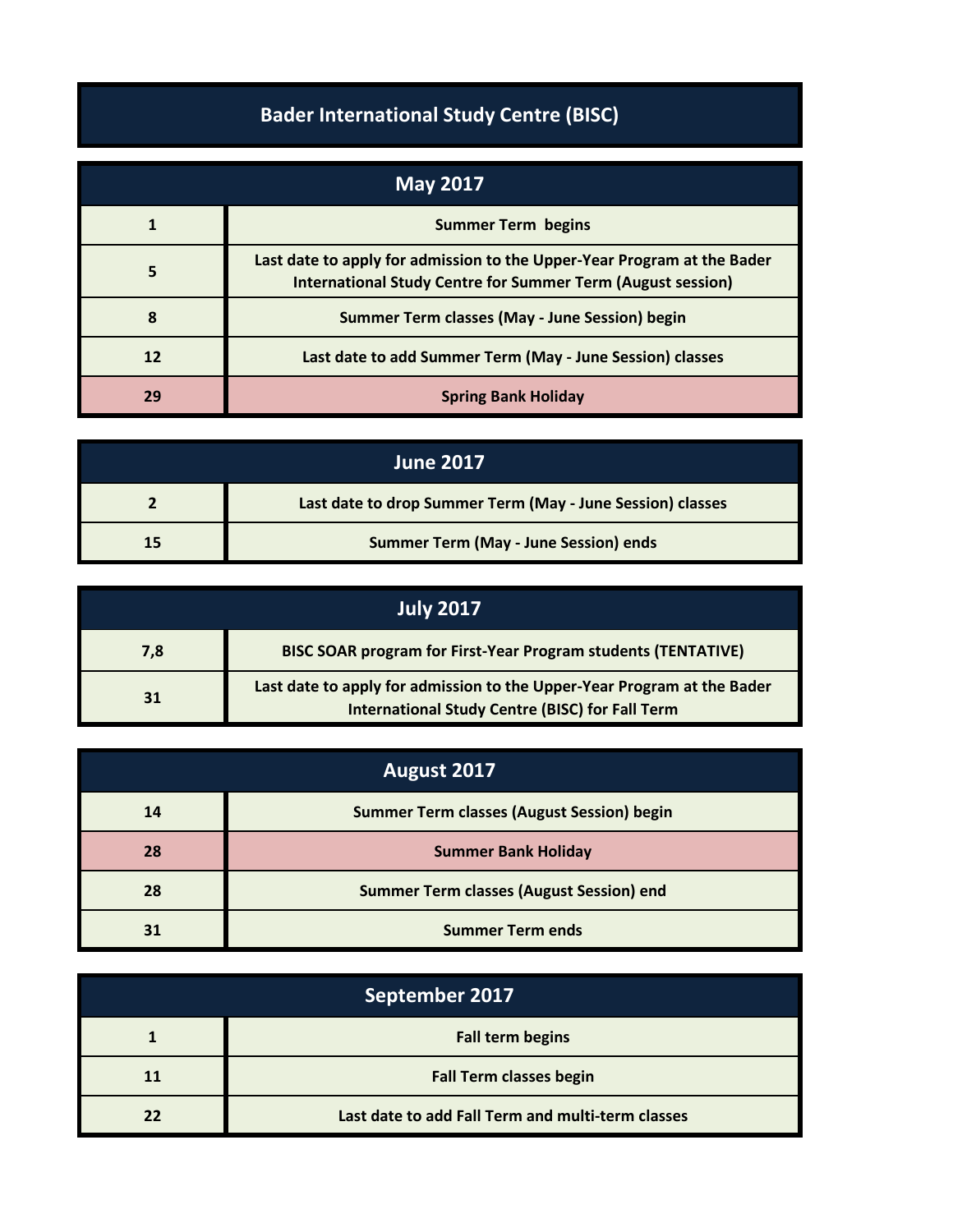| October 2017 |                       |
|--------------|-----------------------|
| $20 - 24$    | Mid-term trip         |
| $25 - 29$    | <b>Reading period</b> |

| <b>November 2017</b> |                                                                                                                                     |
|----------------------|-------------------------------------------------------------------------------------------------------------------------------------|
| 3                    | Last date to drop Fall Term classes                                                                                                 |
| <b>11</b>            | <b>Remembrance Day</b>                                                                                                              |
| 15                   | Last date to apply for admission to the Upper-Year Program at the Bader<br><b>International Study Centre (BISC) for Winter Term</b> |
| $17 - 19$            | <b>Reading period</b>                                                                                                               |
| 30                   | <b>Fall Term classes end</b>                                                                                                        |

| December 2017 |                                                   |
|---------------|---------------------------------------------------|
| $3 - 13$      | Study / examination period                        |
| b             | <b>Commemoration Day (exams will not be held)</b> |
| 31            | <b>Fall Term ends</b>                             |

| January 2018 |                                      |
|--------------|--------------------------------------|
|              | <b>Winter Term begins</b>            |
|              | <b>Winter Term classes begin</b>     |
| 19           | Last date to add Winter Term classes |

| <b>February 2018</b> |                       |
|----------------------|-----------------------|
| $16 - 20$            | <b>Mid-Term Trip</b>  |
| $21 - 25$            | <b>Reading period</b> |

| <b>March 2018</b> |                                                      |
|-------------------|------------------------------------------------------|
|                   | Last date to drop Winter Term and multi-term classes |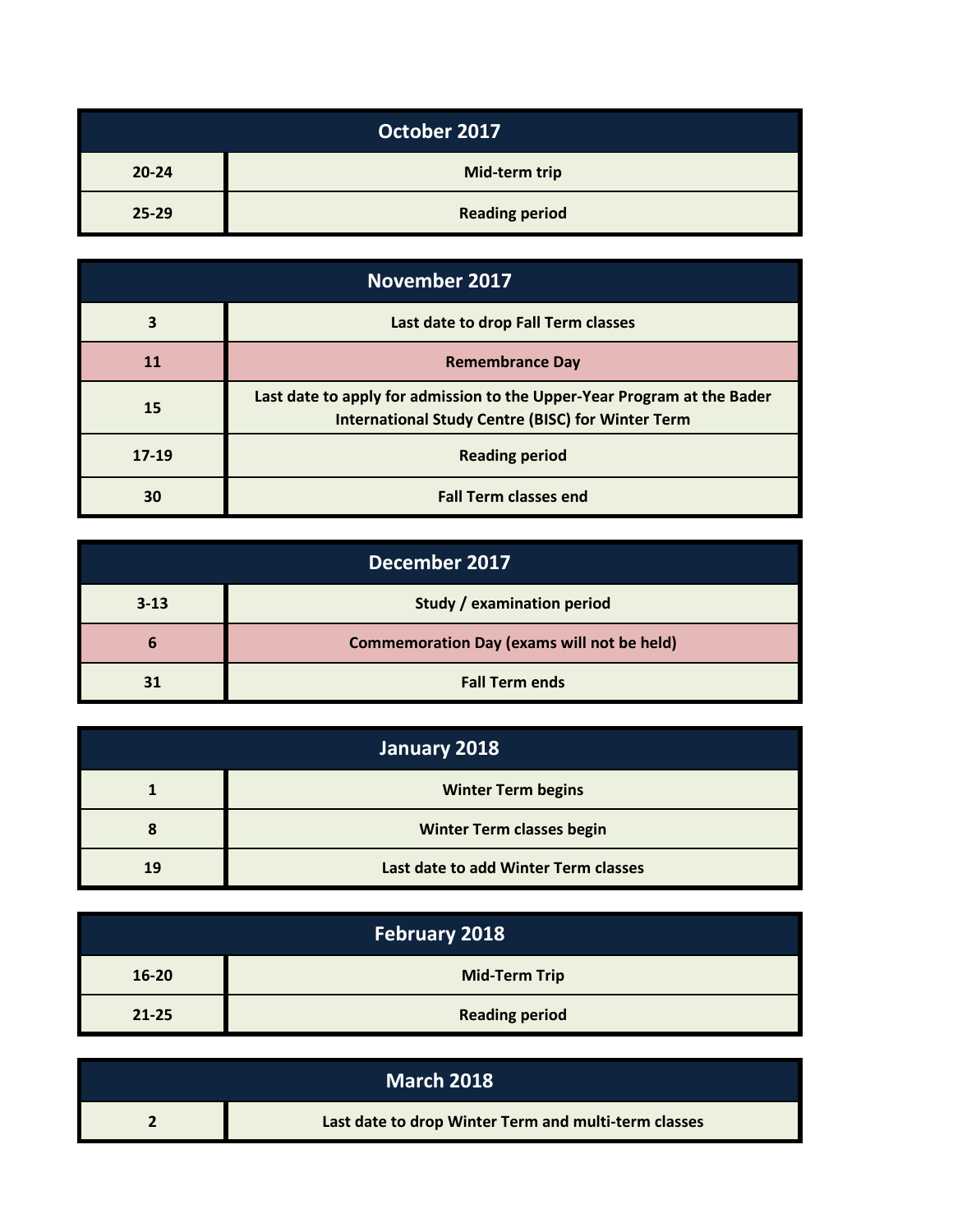| 29 | <b>Winter Term classes end</b>                                                                                                                           |
|----|----------------------------------------------------------------------------------------------------------------------------------------------------------|
| 30 | Last date to apply for admission to the Upper-Year Program at the Bader<br><b>International Study Centre (BISC) for Summer Term (May - June Session)</b> |
| 30 | <b>Good Friday</b>                                                                                                                                       |

| <b>April 2018</b> |                                   |  |
|-------------------|-----------------------------------|--|
| $1 - 10$          | <b>Study / Examination period</b> |  |
| 30                | <b>Winter Term ends</b>           |  |

| <b>May 2018</b> |                                                           |
|-----------------|-----------------------------------------------------------|
|                 | <b>Summer Term begins</b>                                 |
|                 | Summer Term classes (May - June Session) begin            |
|                 | <b>Early May Bank Holiday</b>                             |
| 11              | Last date to add Summer Term (May - June Session) classes |
| 28              | <b>Spring Bank Holiday</b>                                |

| <b>June 2018</b> |                                                            |
|------------------|------------------------------------------------------------|
|                  | Last date to drop Summer Term (May - June Session) classes |
| 14               | <b>Summer Term (May - June Session) ends</b>               |

| <b>July 2018</b> |                                                                                                                                   |  |
|------------------|-----------------------------------------------------------------------------------------------------------------------------------|--|
| 6,7              | <b>BISC SOAR program for First-Year Program students (TENTATIVE)</b>                                                              |  |
| 31               | Last date to apply for admission to the Upper-Year Program at the Bader<br><b>International Study Centre (BISC) for Fall Term</b> |  |

| August 2018 |                                                    |
|-------------|----------------------------------------------------|
| 13          | <b>Summer Term classes (August Session) begins</b> |
|             | <b>Summer Bank Holiday</b>                         |